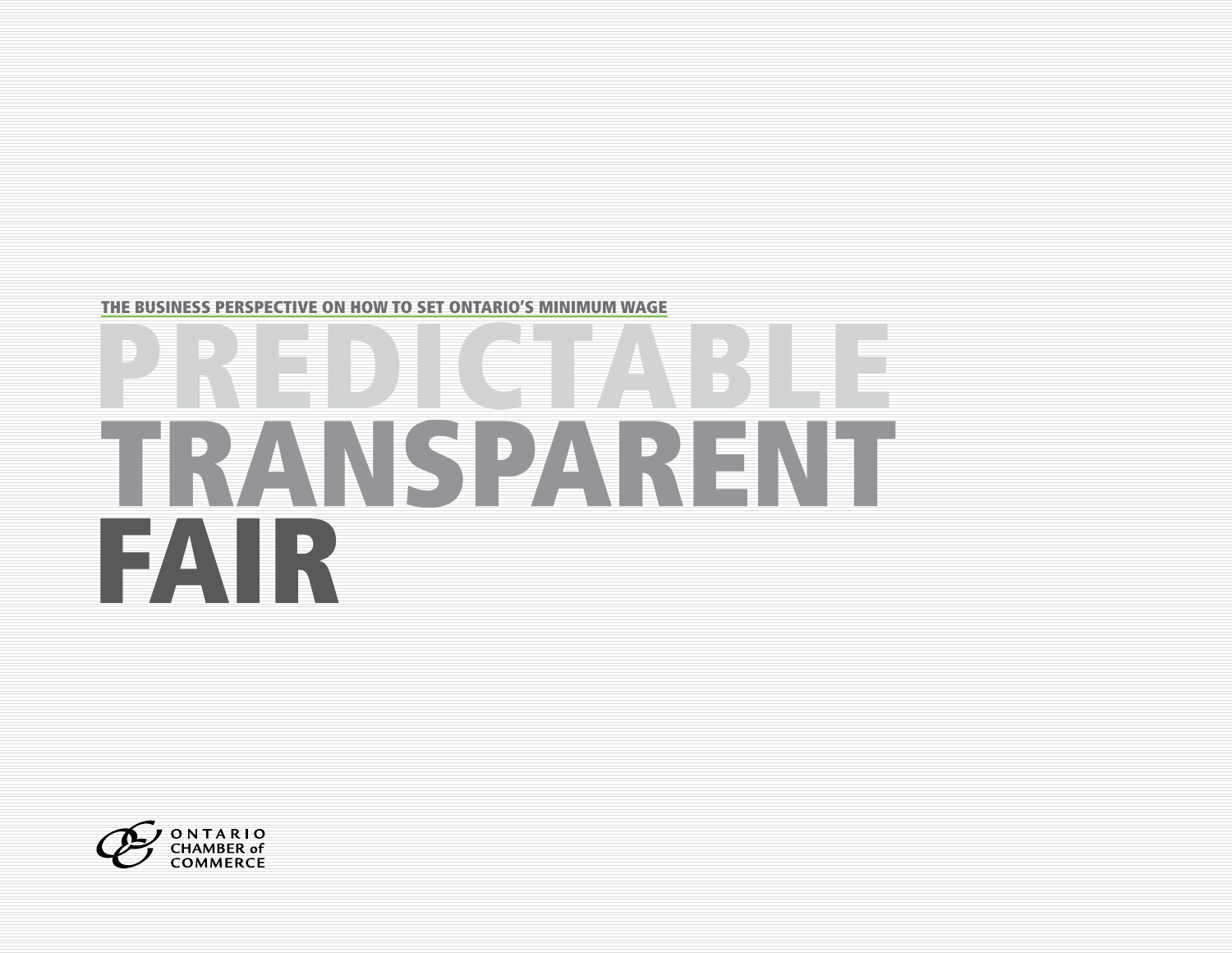#### THE BUSINESS PERSPECTIVE ON HOW TO SET ONTARIO'S MINIMUM WAGE

## **RANSPARENT** FAIR

Authors: Liam McGuinty, Senior Policy Analyst Alexandra Schwenger, Policy Analyst

September 2013

Predictable, Transparent, and Fair: The Business Perspective on How to Set Ontario's Minimum Wage ©2013 Ontario Chamber of Commerce Print: 978-0-9868179-7-7 PDF: 978-0-9868179-8-4

**occ.on.ca | @OntarioCofC**

## ABOUT

The Ontario Chamber of Commerce (OCC) is an independent, nonpartisan business network. Our mission is to support economic growth in Ontario by advocating for business priorities at Queen's Park.

For more than a century, the OCC has been providing our members with practical supports, advantageous network opportunities, and access to innovative insight and analysis.

We represent local chambers of commerce and boards of trade from communities across Ontario. Through this network, we are the voice of 60,000 members that range from small businesses to major corporations and members employ two million people Ontario's GDP.

The OCC is Ontario's business advocate.

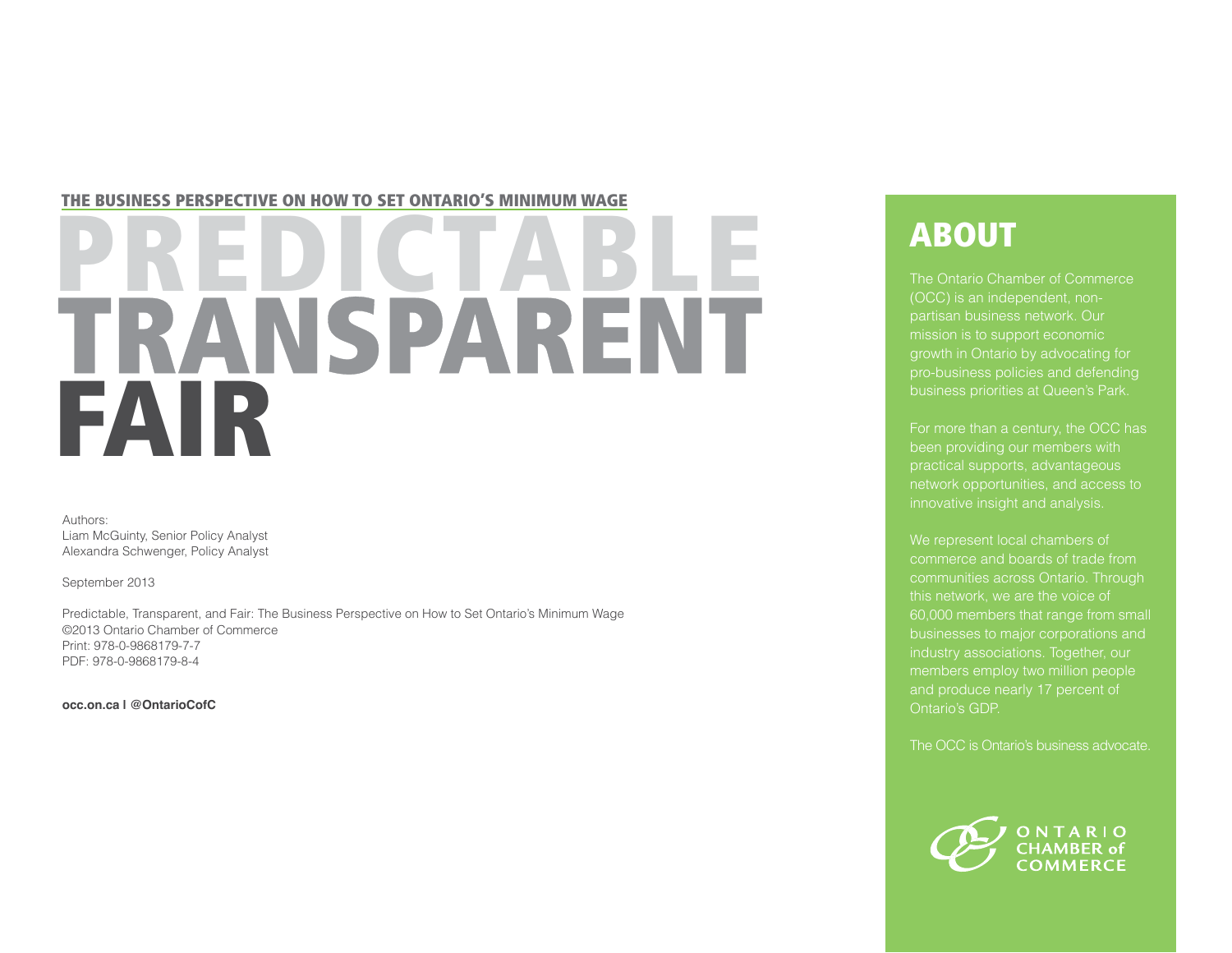#### **A MESSAGE FROM THE PRESIDENT & CEO OF THE OCC**

Ontario is in a period of economic transition. The Ontario Chamber of Commerce (OCC) and its 60,000 members firmly believe that the policy choices made today will impact our province's competitiveness for generations to come.

The Government of Ontario is currently consulting on how to set the minimum wage. This issue is important. There is broad consensus that the current process—or lack thereof—governing the minimum wage does not work for employers and workers.

We have consulted widely with our membership through surveys, focus groups, and one-on-one interviews. Our consultations have revealed that OCC members want a process for setting the minimum wage that is based on four principles:

- *Predictability:* Employers want a process that provides predictability so that they can plan, grow, and invest with confidence.
- *Transparency:* Employers need a process that is open and de-politicized.
- **Fairness:** Employers also want a process that considers the impact on both employers and workers.
- *Promotes Ontario's competitiveness: Employers are job-creators*. Decisions around minimum wage should not discourage investment, job creation, and economic growth.

As such, we recommend that the minimum wage be pegged to the Consumer Price Index (inflation). Of the options considered, this approach is most consistent with all four principles outlined above.

We also urge members of the panel to consider the impacts that significant and one-off hikes in the minimum wage have on businesses and employment. For many employers—particularly those in the retail, hospitality, and leisure sectors—a decision to 'make up for lost time' would exacerbate the challenges they face and hinder Ontario's economic recovery.

We are pleased to submit our views on this matter. We look forward to participating in the continued discussion.

Ada P.O'Dette

Allan O'Dette President & CEO Ontario Chamber of Commerce

## **CONTENTS**

- **2** | Recommendations
- **3** | The Options
- 10 | Don't 'make up for lost time'
- **12** | Conclusion
- **14** | Appendix
- **17** | Sources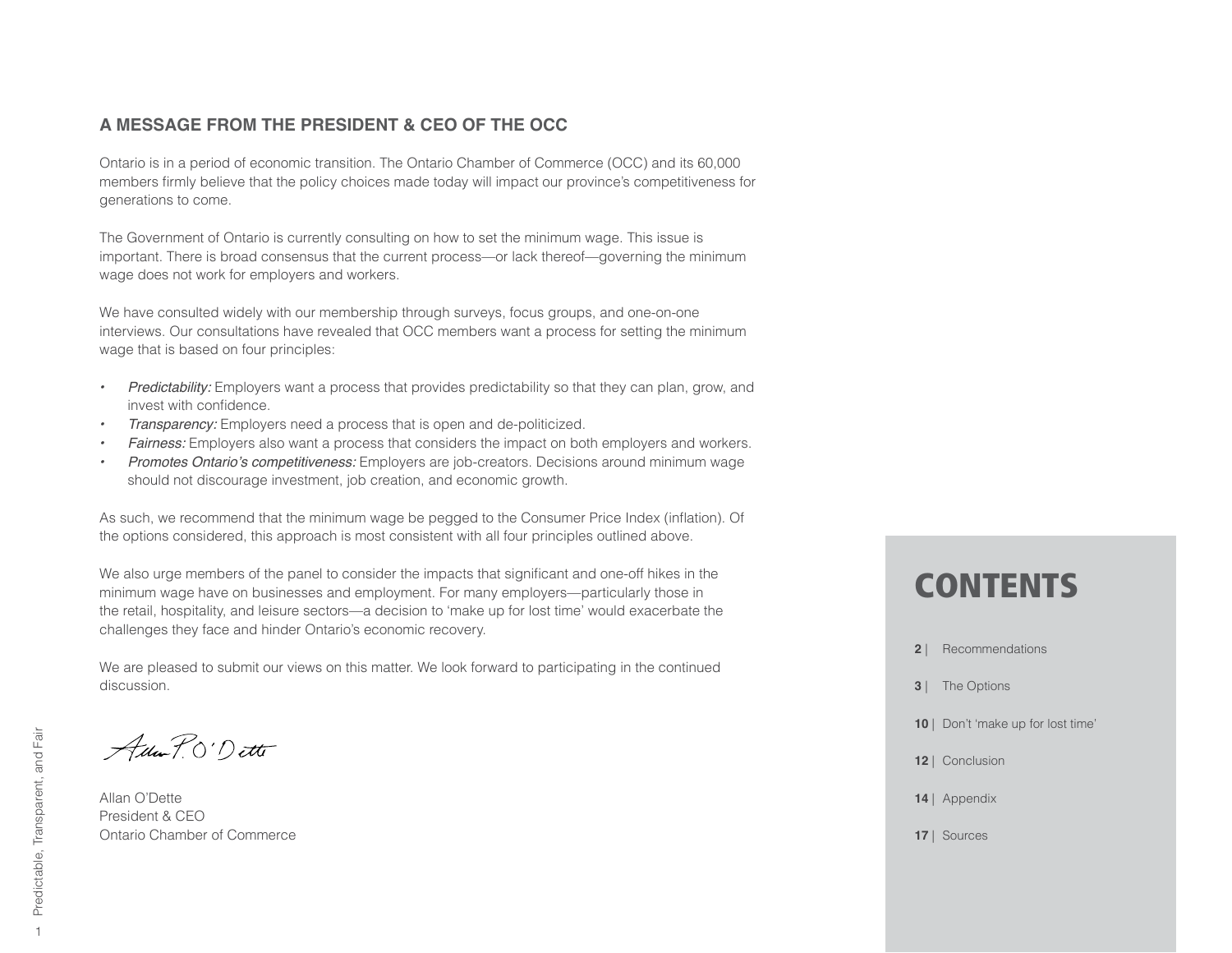#### **RECOMMENDATIONS**

#### **Our consensus recommendation (high potential)**

1. Once every two years, on July 1, the minimum wage should be adjusted based on the cumulative change to the previous two calendar year's All Items CPI for Ontario.

#### **An expedient second best (medium potential)**

2. The government should appoint a Minimum Wage Advisory Board that consists of an equal number of employer and employee representatives, plus a neutral Chair. The Minimum Wage Advisory Board would make recommendations to government on the minimum wage rate.

Irrespective of which options are selected, the Ontario business community feels strongly that government should not 'bump' the *<u><i>Phistogram-bagge as a method of 'making up for lost time'.*</u>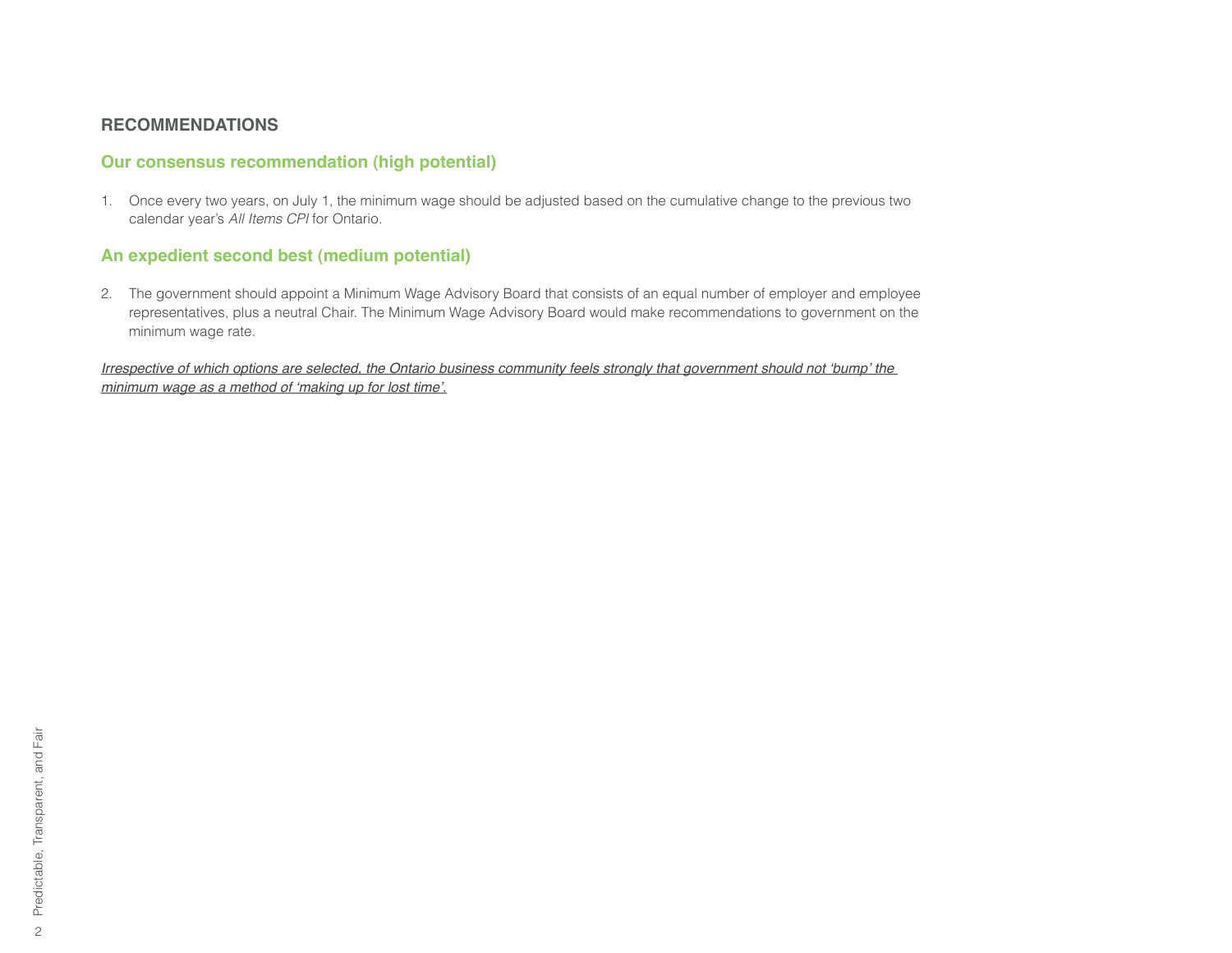#### **THE OPTIONS**

The OCC completed an extensive jurisdictional scan of the various processes that other provinces and countries have employed to determine their minimum wage rates. We surveyed Canadian provinces and territories as well as many international jurisdictions including Australia, European Union states, Mexico, New Zealand, the United States, and the United Kingdom.

Our research identified the four methods most commonly used to determine the minimum wage:

- 1. The minimum wage is determined by the government on an ad-hoc basis (the status quo)
- 2. The minimum wage is determined by an independent body of experts
- 3. The minimum wage is determined by the government on the advice of an independent body of experts
- 4. The minimum wage is tied to an economic indicator, such as the Consumer Price Index

Through our consultation process, businesses and organizations identified and debated the pros and cons of each option. Consulted members were asked to assess each option based on its potential: high, medium, low, or non-starter.

It is worth noting that our consultations were characterized by an exceptionally high level of consensus on the merits and shortcomings of each process option.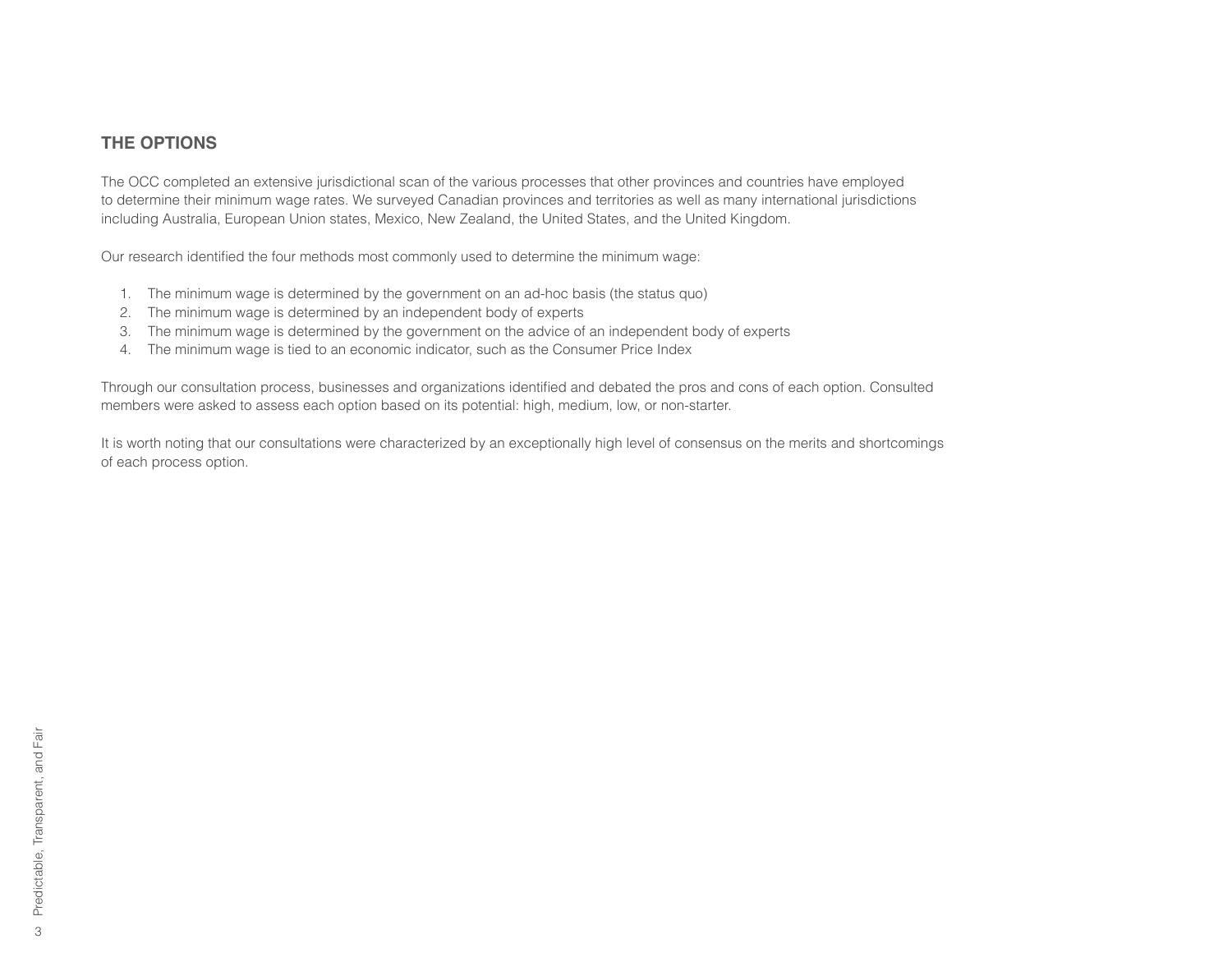#### **Option one: Maintain the status quo, the minimum wage is determined by the government on an ad-hoc basis**

#### *What is it?*

Government sets the minimum wage based on factors of their choosing. Changes to the minimum rate can occur at any time, and sometimes with very little notice. Long-term freezes to the minimum wage rate are common under this model.

#### *Who uses it?*

This process is currently in place in Ontario, British Columbia, the Northwest Territories, Nunavut, and Quebec. In some jurisdictions, such as New Zealand, the government is mandated to review the minimum wage every year but is not bound to make any changes to the rate.

| <b>Pros</b>                                                                                                                              | Cons                                                                                                                                                                                                                                                        |
|------------------------------------------------------------------------------------------------------------------------------------------|-------------------------------------------------------------------------------------------------------------------------------------------------------------------------------------------------------------------------------------------------------------|
| This option gives the government the ability to increase or decrease<br>minimum wage to best fit current economic and social conditions. | The minimum wage in Ontario has been characterized by long freezes<br>followed by sharp increases as governments 'play catch up'. Sharp<br>increases, especially when implemented over a short period of time, force<br>many businesses to lay off workers. |
| For governments, it is the most flexible of all options, as there is no set<br>process that binds it to a particular course of action.   | Changes can occur suddenly, making it harder for businesses to react to<br>and plan for increases, thereby hurting business competitiveness.                                                                                                                |
| It is arguably the most democratic of all the process options considered,<br>as the decisions are made by elected officials.             | Over the last 10 years, ad-hoc changes to the minimum wage have been<br>frequent and in retrospect appear to be unprincipled, with little indication<br>of the criteria that government used to determine changes to the rate.                              |
|                                                                                                                                          | The process is highly politicized and decisions related to the minimum<br>wage often reflect the political leanings of the government of the day.                                                                                                           |
|                                                                                                                                          | Jurisdictions that use this process can experience increases that<br>significantly outpace inflation. For example, between 2011 and 2012 the<br>minimum wage in British Columbia increased by 30 percent (from \$8.00<br>to \$10.25).                       |

"The way minimum wage is being set today does not work. It's unpredictable – businesses cannot plan for increases. It is those unplanned changes that impact us the most."

Bruce Fraser, Nestlé Waters Canada

## **THE VERDICT: Non-starter**

The process is unpredictable, opaque, overly-politicized, and often leads to unprincipled increases and freezes to the minimum wage. Businesses were unanimous in rejecting this option.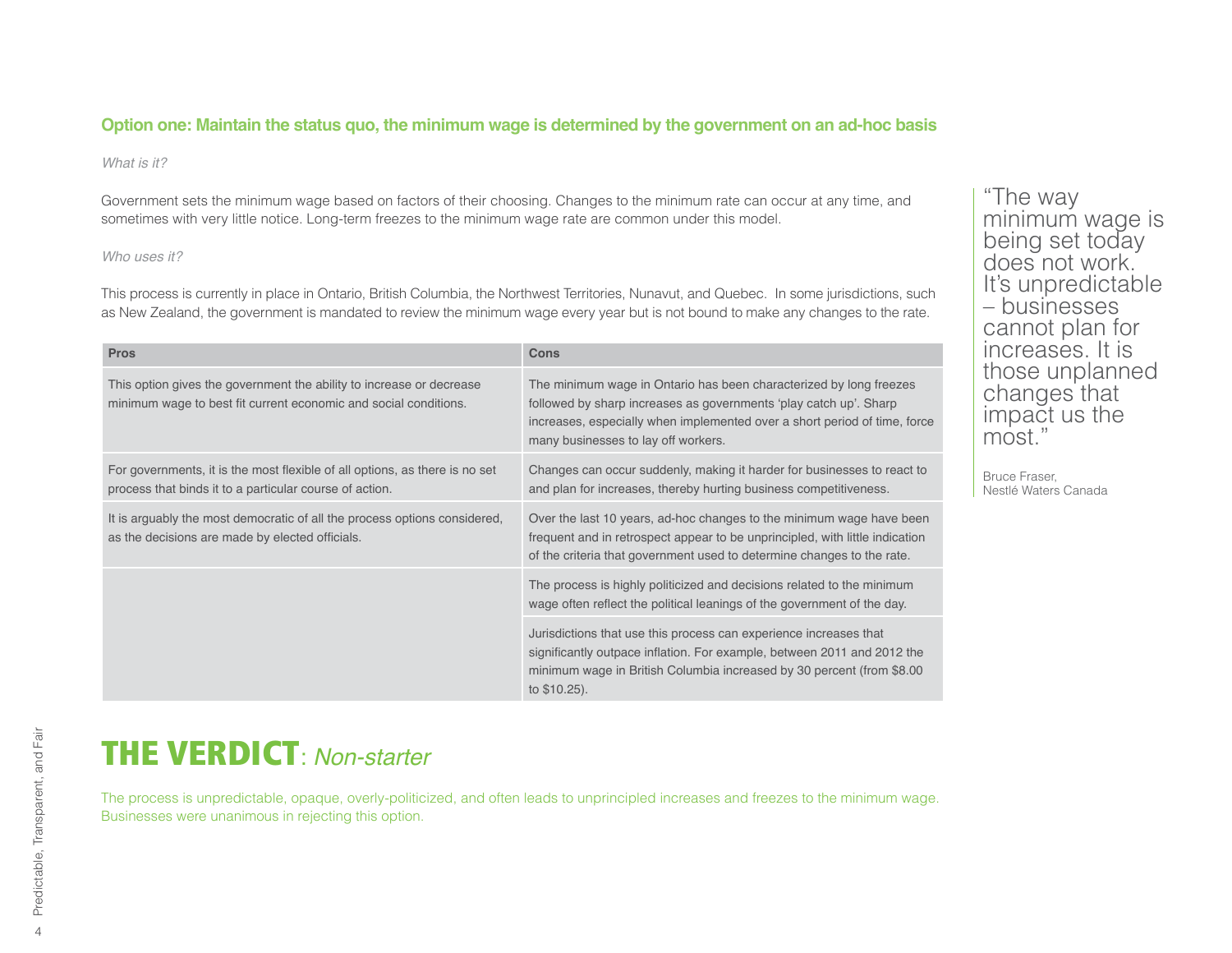#### **Option two: The minimum wage is determined by an independent body of experts**

#### *What is it?*

An independent body, typically made up of both employers and employees, determines changes to the minimum wage. Typically, these bodies are mandated to base their decisions on numerous social and economic factors. The independent body, not the government, has the final say on rate changes to the minimum wage.

#### *Who uses it?*

This process is used by Australia and Mexico. In Australia, the Fair Work Commission's Expert Panel for Annual Wage Reviews conducts an annual wage review and issues a decision. The Expert Panel is made up of the President of the Fair Wage Commission, three fulltime Commission employees, and three appointed part-time members. Part-time members are appointed for a period of no more than five years. They have knowledge or experience in one or more of the fields of workplace relations, economics, social policy, or business, industry or commerce. The Panel takes into account economic and social considerations when making their decisions.

In Mexico, the National Minimum Wage Committee determines the minimum wage. The Commission is made up of government, employer, and employee representatives. The Commission considers various criteria when setting the minimum wage, including the needs of workers and their families, the cost of living, the level of wages and income in Mexico, economic development, the level of employment, and the inflation rate.

| <b>Pros</b>                                                                                                                                                                                                                                    | Cons                                                                                                                                                                                                                             | Gerry ividual they, Lunu<br>Chamber of Commerce |
|------------------------------------------------------------------------------------------------------------------------------------------------------------------------------------------------------------------------------------------------|----------------------------------------------------------------------------------------------------------------------------------------------------------------------------------------------------------------------------------|-------------------------------------------------|
| The final decision is made by an impartial group of experts, and is<br>typically free of political interference.                                                                                                                               | The judgment and personalities within the independent body are crucial to<br>ensuring that business' input is taken into account (unlike option 3, there<br>would be no check and balance with government).                      |                                                 |
| The independent bodies are typically mandated with taking into account<br>a number of factors when making changes to the minimum wage,<br>including social and economic factors, cost of living increases, and current<br>economic conditions. | There is an element of unpredictability in this option as it is unclear how<br>frequently the body would be making changes to the minimum wage, who<br>would be part of the body, would workers be subject to long freezes, etc. |                                                 |
| The process is reasonably transparent; it allows for input from employees,<br>employers, experts, and members of the public.                                                                                                                   | There is concern that the government is giving authority on a major public<br>policy issue to a group of individuals who are not accountable to the public.                                                                      |                                                 |

"I can't imagine a scenario where the government would actually allow a third party to make the final decision on an issue as contentious as the minimum wage. This option just doesn't seem feasible."

Gerry Macartney, London<br>Chamber of Commerce

## **THE VERDICT: Low Potential**

Consulted members worried that the government would override the body's decisions, thereby creating conflict between government and the body and potentially politicizing the process. The governance structure of the body is crucial to ensuring that business and economic interests are taken into account. Examples of this model are rare internationally and non-existent in Canada.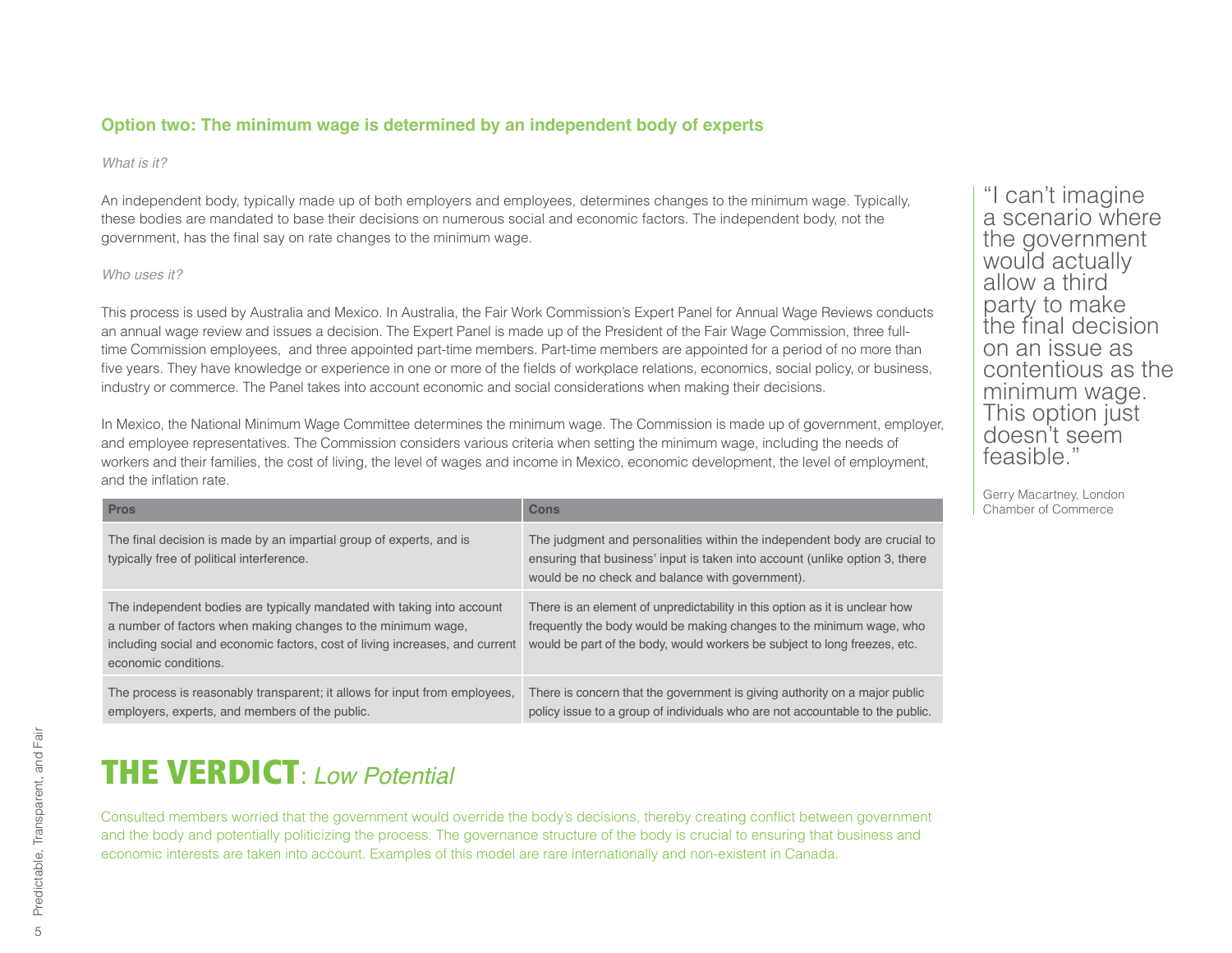#### **Option three: The minimum wage is determined by the government on the advice of an independent body of experts**

#### *What is it?*

An independent body of experts, typically made up of both employers and employees, provides recommendations to the government on changes to the minimum wage. Occasionally, the body is mandated to examine numerous economic indicators that inform their recommendations. Government ultimately decides whether or not to adopt the independent body's recommendations.

#### *Who uses it?*

Manitoba, New Brunswick, Newfoundland, Prince Edward Island, and Saskatchewan have established Minimum Wage Boards that make recommendations to government on changes to the minimum wage rate. The United Kingdom has a Low Pay Commission (LPC), an independent body that advises government on the national minimum wage. The LPC makes recommendations to the government based on research, analysis, consultation, and evidence collected from stakeholders, and is composed of nine members from employer, employee, and academic backgrounds. Panel members serve in an individual capacity and not as representatives of their organizations.

| <b>Pros</b>                                                                                                             | Cons                                                                                                                                                                                                                         |
|-------------------------------------------------------------------------------------------------------------------------|------------------------------------------------------------------------------------------------------------------------------------------------------------------------------------------------------------------------------|
| The government receives impartial and evidence-based advice<br>from experts.                                            | The government is not bound to adopt the advice of the independent<br>body. The body may have minimal influence.                                                                                                             |
| Independent bodies in other jurisdictions typically include a fair balance of<br>employer and employee representatives. | The governance structure of the body is crucial to ensuring that business'<br>input is taken into account. Over-representation of either employers or<br>employees can bias recommendations and hurt the body's credibility. |
| The committee acts a neutral third party, adding credibility to the process.                                            | Minimum Wage Boards sometimes make decisions that do not align with<br>other government policies that also affect business competitiveness.                                                                                  |
|                                                                                                                         | There is an element of unpredictability in this option as it is unclear how<br>frequently the body would be making changes to the minimum wage.                                                                              |

**THE VERDICT** *Medium Potential* 

Consulted members were open to this option, but only if certain conditions were met. Much like option 2, the composition of the body must reflect business interests and include members of those sectors who are most affected by changes to the minimum wage. The composition of the body must be fully transparent, as must the process for selecting the members of the body. Ontario's business community must also have a say in determining the members that would represent employers.

The body must be mandated to consider key economic criteria in their decision-making, including how changes in the minimum wage will impact inflation, employment rates, vulnerable sectors, regional economies, and Ontario's business competitiveness and productivity. The body must also be mandated to make recommendations in a predictable manner, preferably every two years.

"This option has potential but it also has a lot of unknowns: who's on the panel and how are they appointed? Do they have to make decisions based on a mandated set of criteria? If so, what is that criteria and how is it determined?"

Debbi Nicholson, Greater Sudbury Chamber of Commerce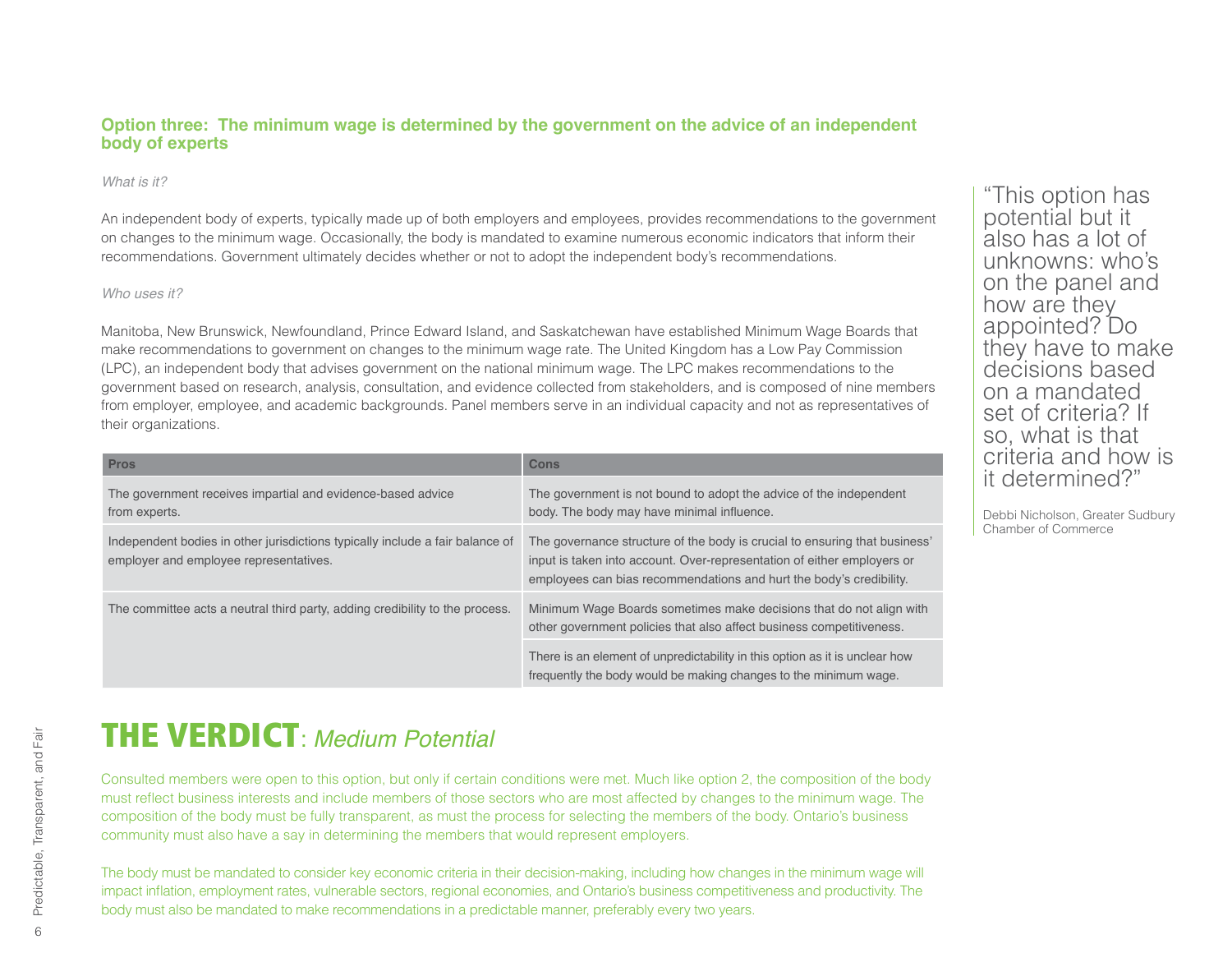#### BUSINESS VIEWS ON THE FINE PRINT **ESTABLISHING AN INDEPENDENT BODY**

- 1. The body should include representation from those sectors most affected by changes to the minimum wage. Ontario's business community must have a say in the selection of employers on the board.
- 2. The body should meet once every two years to determine whether or not the minimum wage should be adjusted, based on a mandated set of criteria, including the impact a change in the minimum wage would have on:
	- employment;
	- $\bullet$  inflation;
	- regional economies;
	- key Ontario sectors;
	- business productivity and competitiveness.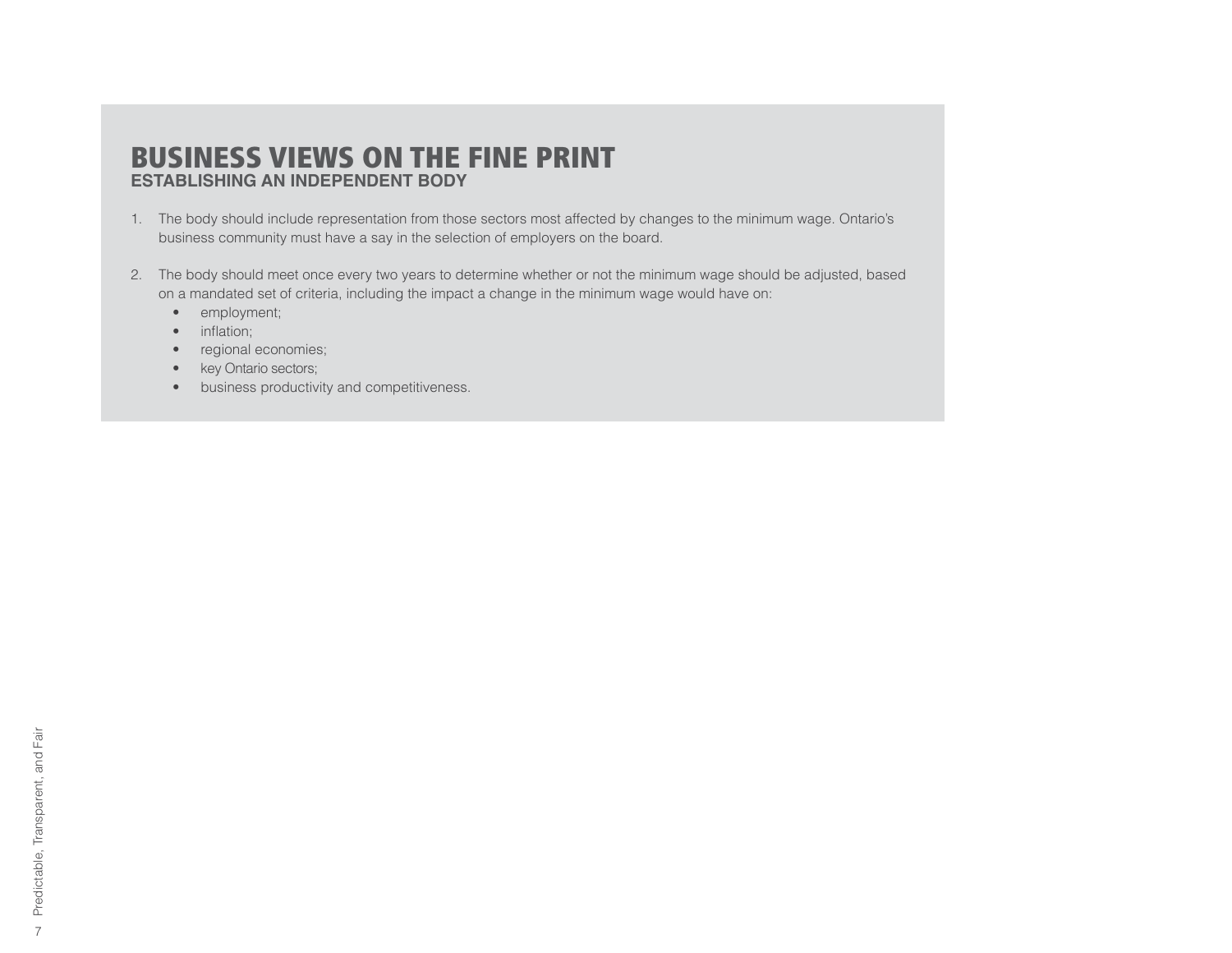#### **Option four: The minimum wage is tied to an economic indicator, such as the Consumer Price Index**

#### *What is it?*

The minimum wage is tied to an economic indicator, or a bundle of indicators, that takes into account changes in the cost of living. Many jurisdictions tie the minimum wage to the national or sub-national Consumer Price Index (CPI), an economic indicator that measures inflation. Increases typically occur on an annual or biennial basis.

#### *Who uses it?*

This process has been adopted by Alberta, Nova Scotia, and the Yukon. It is being considered by Newfoundland and Labrador, and Saskatchewan. Alberta uses an average of changes to the province's annual average weekly earnings and changes to the CPI. Nova Scotia's minimum wage is tied to the percentage change in the projected annual CPI for Canada for the preceding calendar year. Yukon ties their minimum wage to the previous year's CPI for Whitehorse.

This process has also been adopted by ten states in the United States: Arizona, Colorado, Florida, Missouri, Montana, Nevada, Ohio, Oregon, Vermont and Washington State. All of the states use the CPI to determine increases.

| <b>Pros</b>                                                                                                                                                            | Cons                                                                                                                                                           |
|------------------------------------------------------------------------------------------------------------------------------------------------------------------------|----------------------------------------------------------------------------------------------------------------------------------------------------------------|
| Changes to the minimum wage are principled and predictable. They<br>generally occur at the same time. This allows businesses to plan for hikes<br>in the minimum wage. | Increases to the minimum wage could still occur during economic<br>downturns, as inflation can still rise during times of weak or negative<br>economic growth. |
| Increases occur regularly so jurisdictions are not required to 'play catch<br>up' through large increases over a short period of time.                                 | Businesses will be forced to adjust frequently if increases occur on a<br>yearly basis. The administrative burden could be cumbersome.                         |
| The decision-making process is not politicized. Changes to the minimum<br>wage are based on clearly identified criteria.                                               |                                                                                                                                                                |
| Regular increases mean that the purchasing power of minimum wage<br>employees remains constant.                                                                        |                                                                                                                                                                |

**THE VERDICT: High Potential** 

Consulted members indicated that tying the minimum wage to an economic indicator will inject a relatively high degree of predictability into the process, making it easier for them to budget accordingly. Members also judged this process option as the most transparent of all the options considered as it removes political interference from the process. Businesses indicated a certain comfort level with the CPI as an economic indicator of choice; many businesses tie their own cost and price increases to the CPI.

This option satisfies all four criteria we identified as our principles: it is predictable, transparent, fair, and relative to the other options, it does not hinder our economic competitiveness.

"Many of my contracts have price increases attached to an adjusted CPI. It's an indicator that businesses use often and are comfortable with."

Nancy Stern, The Marco **Corporation**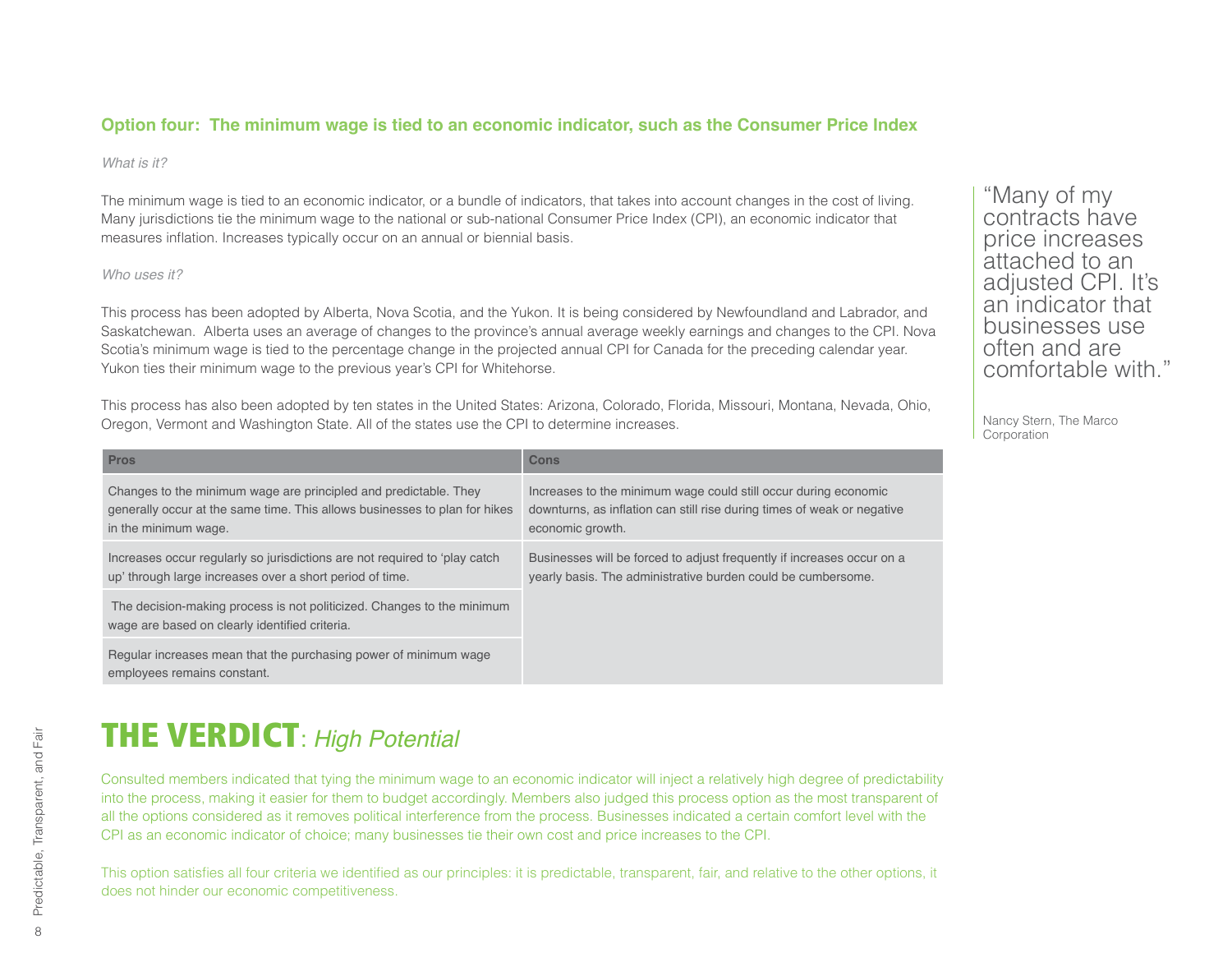#### BUSINESS VIEWS ON THE FINE PRINT **PEGGING THE MINIMUM WAGE TO INFLATION**

Businesses indicated that they prefer the minimum wage to be adjusted every 2 years. Adjusting the minimum wage on a yearly basis would burden businesses with unnecessarily cumbersome administrative costs.

Government should publicize and communicate the new rate widely and well in advance.

Businesses agree that changes to the minimum wage should be rounded to the nearest \$0.05.

#### Survey results: How should the minimum wage be determined in Ontario? May 2013, N=1207



There is widespread business support for pegging the minimum wage to inflation, as shown in Graph 1.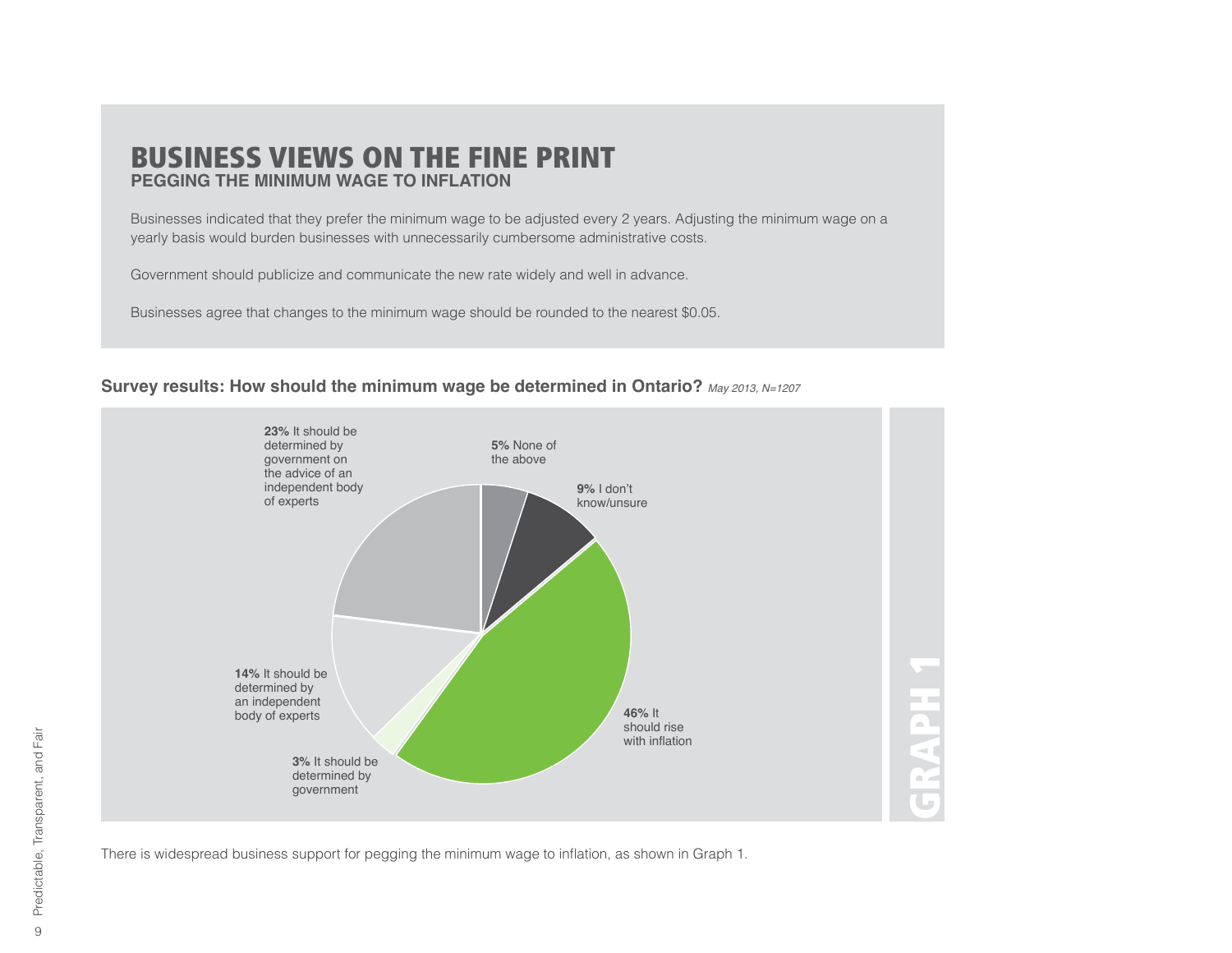#### **DON'T 'MAKE UP FOR LOST TIME'**

#### **The impact of spikes in the minimum wage on employment**

Ontario's minimum wage is the highest in the Great Lakes Region and among the highest in Canada (see Appendix 1, page 14). Still, some suggest that Ontario's minimum wage must be hiked significantly in the short-term to make up for three years of freezes.

A significant, short-term bump in the minimum wage would yield negative consequences on employment. There is a significant body of evidence (see Baker, 2005; Baker, Benjamin and Stanger 1999; Campolieti, Fang, and Gunderson, 2005; Godin and Veldhuis, 2009; Velduis and Karabegovic, 2011; Yuen 2003) that finds that major increases in the minimum wage have a detrimental effect on employment.

A 2007 report commissioned by the Government of Ontario presents evidence that a 10 percent increase in the minimum wage is likely to reduce the employment of teenagers by 3 to 6 percent, with marginally lower negative impacts on the employment rate for young adults. According to the same report, impacts on employment are similar regardless of whether or not the increases are preannounced and pre-specified (Gunderson, 2007).

The same report also notes that having a higher minimum wage in Ontario relative to other provinces would likely *exacerbate the*  $adverse$  *employment effects*.

On the whole, many Canadian studies (see see Baker, 2005; Baker, Benjamin and Stanger 1999; Campolieti, Fang, and Gunderson, 2005; Godin and Veldhuis, 2009; Velduis and Karabegovic, 2011; Yuen 2003) arrive at the same conclusion: significant hikes in the minimum wage are statistically correlated with a substantial drop in teen employment.

At a time when Ontario's youth employment rate sits at 50 percent, a significant hike in the minimum wage would only further exacerbate Ontario's youth unemployment problem. It would also be at odds with Premier Wynne's commitment to attacking chronic youth unemployment.

Our own research shows that a hike in the minimum wage would have a particularly detrimental effect on key Ontario sectors including: retail, hospitality, and leisure.

Retailers would be forced to increase prices to compensate for labour cost increases. As a result, cross-border shopping—already a significant issue for Ontario retailers—would increase, thereby damaging the retail industry even further.

"The effect of minimum wages on employment in Canada is negative and large relative to the effects estimated for other developed countries."

(Baker, 2005)

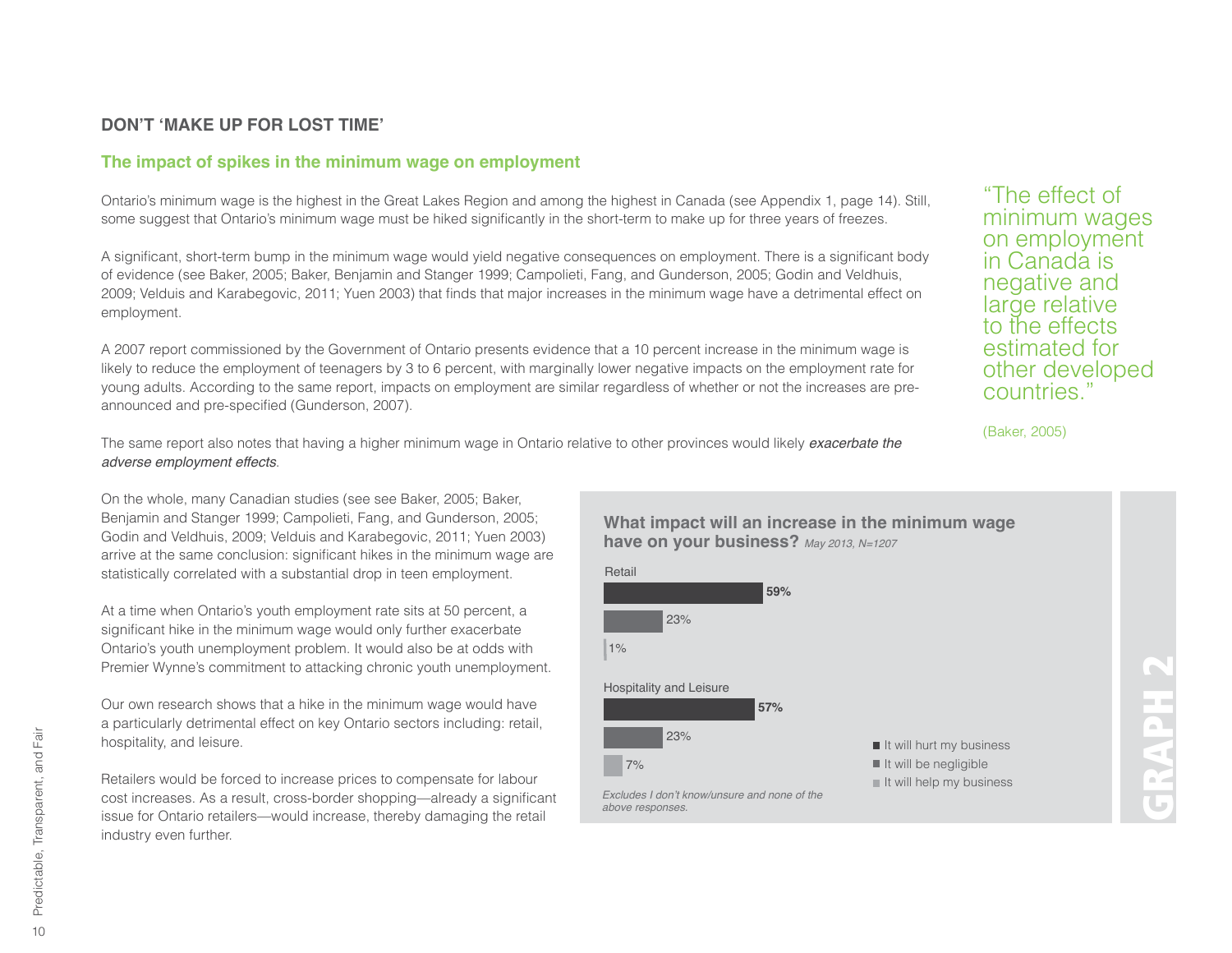#### **Is the minimum wage an effective poverty reduction tool?**

A recent study commissioned by the Government of Ontario by noted economist Morley Gunderson concluded that there is no direct link between minimum wage and poverty rates (Gunderson, 2007).

Other research has found that Ontario's minimum wage earners are not typically members of poor households. In fact, over 80 percent of low wage earners are not members of poor households (Mascella et al., 2004). The same report predicted—correctly—that scheduled increases in Ontario's minimum wage would lead to virtually no reduction in the level of poverty (Ibid., 2004).

Still others have pointed out that a significant hike in the minimum wage can actually have a detrimental effect on poverty rates: evidence suggests that a 10 percent increase in the minimum wage is significantly associated with a 4 to 6 percent increase in the percentage of families living under the Low Income Cut Off line (Sen et al., 2011).

This should not come as a surprise, given that research indicates that higher minimum wage rates cost some low-skilled workers their jobs (The Economist, 2013).

Therefore, we agree with Gunderson's statement that minimum wages are, at best, an exceedingly blunt instrument for curbing poverty (Gunderson, 2007).

"Minimum wages are, at best, an exceedingly blunt instrument for curbing poverty and the evidence suggests they essentially have no effect on reducing overall poverty and only a very small effect on reducing poverty amongst the working poor."

(Gunderson, 2007)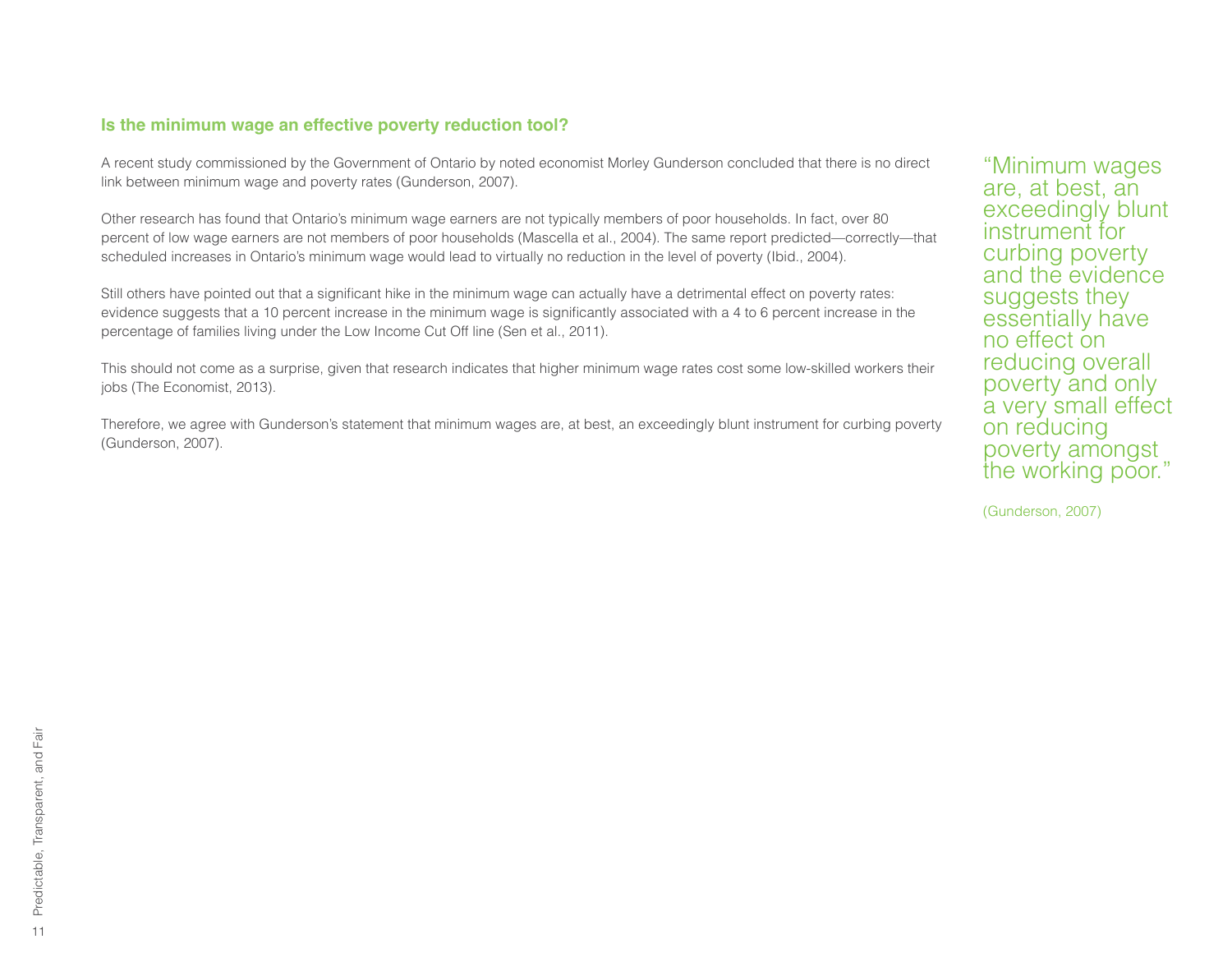#### **CONCLUSION**

Ontario businesses want a process for determining the minimum wage that is predictable, transparent, and fair. They also want a process that ensures that Ontario remains competitive. Tying the minimum wage to an economic indicator like the CPI makes good business sense.

By tying the minimum wage to the CPI, both employers and employees will be able to reasonably predict the increases in their labour costs and salaries, respectively. Everyone will benefit. Workers won't be subject to long freezes and deterioration of their purchasing power. Employers won't be subject to sudden and unforeseen increases in the cost of doing business.

Tying the wage to an economic indicator removes political interference from the process—something that the other three options we considered could not guarantee. This option is also the most transparent of all the options considered and is one that can be easily understood by employers and employees.

We strongly advise the Panel to reject recommendations that the government temporarily adopt a formula that would see minimum wage rates outpace the rate of inflation. Empirical evidence and our own surveys indicate that this type of increase will have a significantly adverse effect on employment, particularly among youth. It would also cause significant harm to key Ontario sectors including retail, hospitality, and leisure. Evidence also shows that significant hikes to the minimum wage are associated with an increase in the percentage of families living in poverty.

Any decision to raise the minimum wage must take into account the fragility of Ontario's economy. After all, it is businesses, many of whom are still recovering from the economic downturn, that will be footing the bill for any increase to the minimum wage. A sudden increase would cost the province jobs and would weaken many of our key sectors.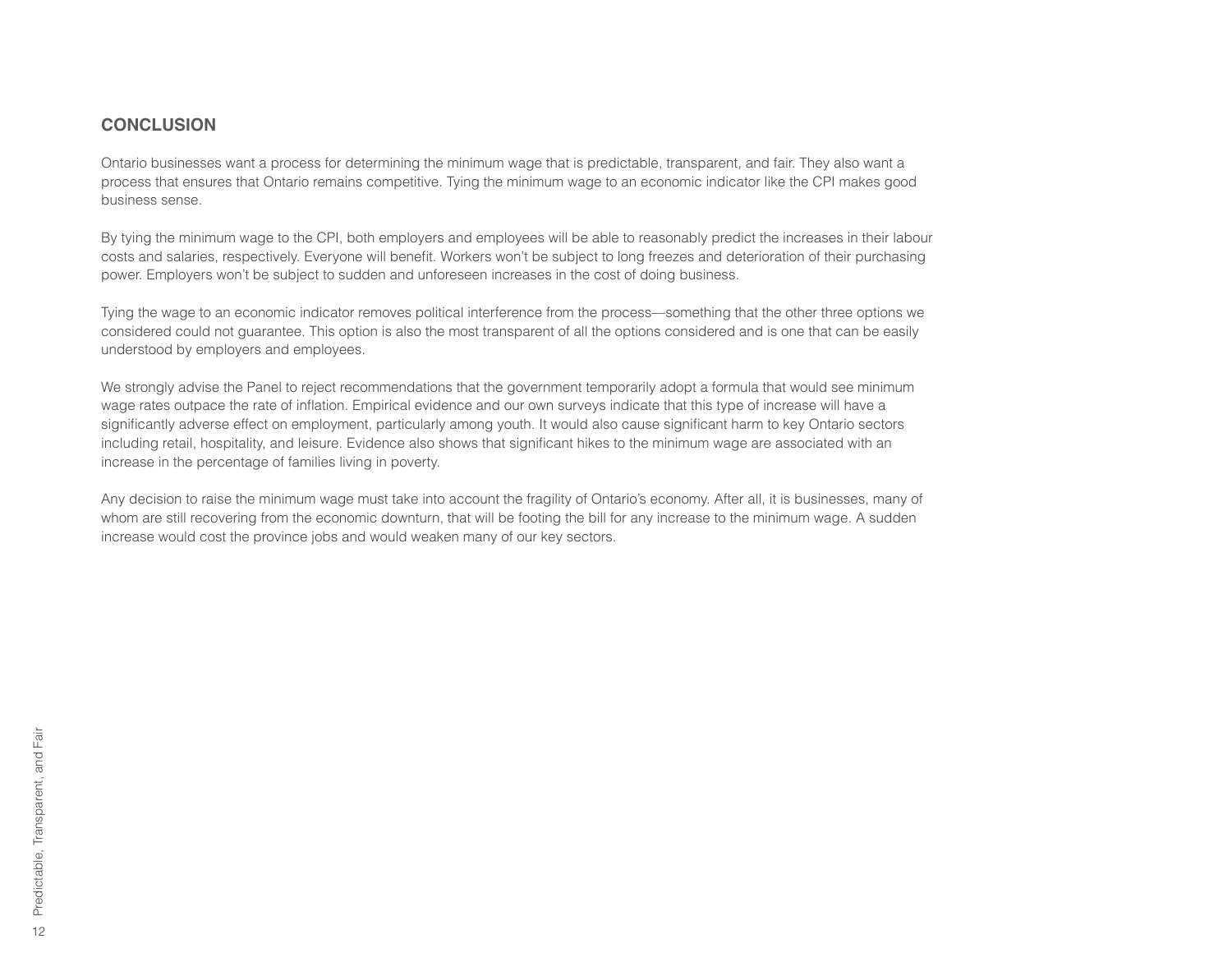#### **Final Recommendations**

*<i>Our consensus recommendation (high potential)* 

- 1. Once every two years, on July 1, the minimum wage should be adjusted based on the cumulative change to the previous two calendar year's All Items CPI for Ontario.
	- a. Government should publicize and communicate the new rate widely and well in advance.
	- b. The first increase in the minimum wage should take place on July 1, 2014 and would reflect the CPI's rate of change in 2013. The first year's increase should not take into account the 2012 CPI increases, given the substantial challenges faced by the retail, hospitality, and leisure sectors over the last number of years.
	- c. All changes to the minimum wage should be rounded to the nearest \$0.05.

#### *An expedient second best (medium potential)*

- 2. The government should appoint a Minimum Wage Advisory Board that consists of an equal number of employer and employee representatives, plus a neutral Chair. The Minimum Wage Advisory Board will make recommendations to government on the minimum wage rate.
	- a. The board should include representation from those sectors most affected by changes to the minimum wage. Ontario's business community must have a say in the selection of employers on the board.
	- b. The board should meet once every two years to determine whether or not the minimum wage should be adjusted, based on a mandated set of criteria,including the impact a change in the minimum wage would have on:
		- 1. employment;
		- 2. inflation;
		- 3. regional economies;
		- 4. key Ontario sectors;
		- 5. business productivity and competitiveness.

Irrespective of which options are selected, the Ontario business community feels strongly that government should not 'bump' the *<u><i>Phinimum wage as a method of 'making up for lost time'.*</u>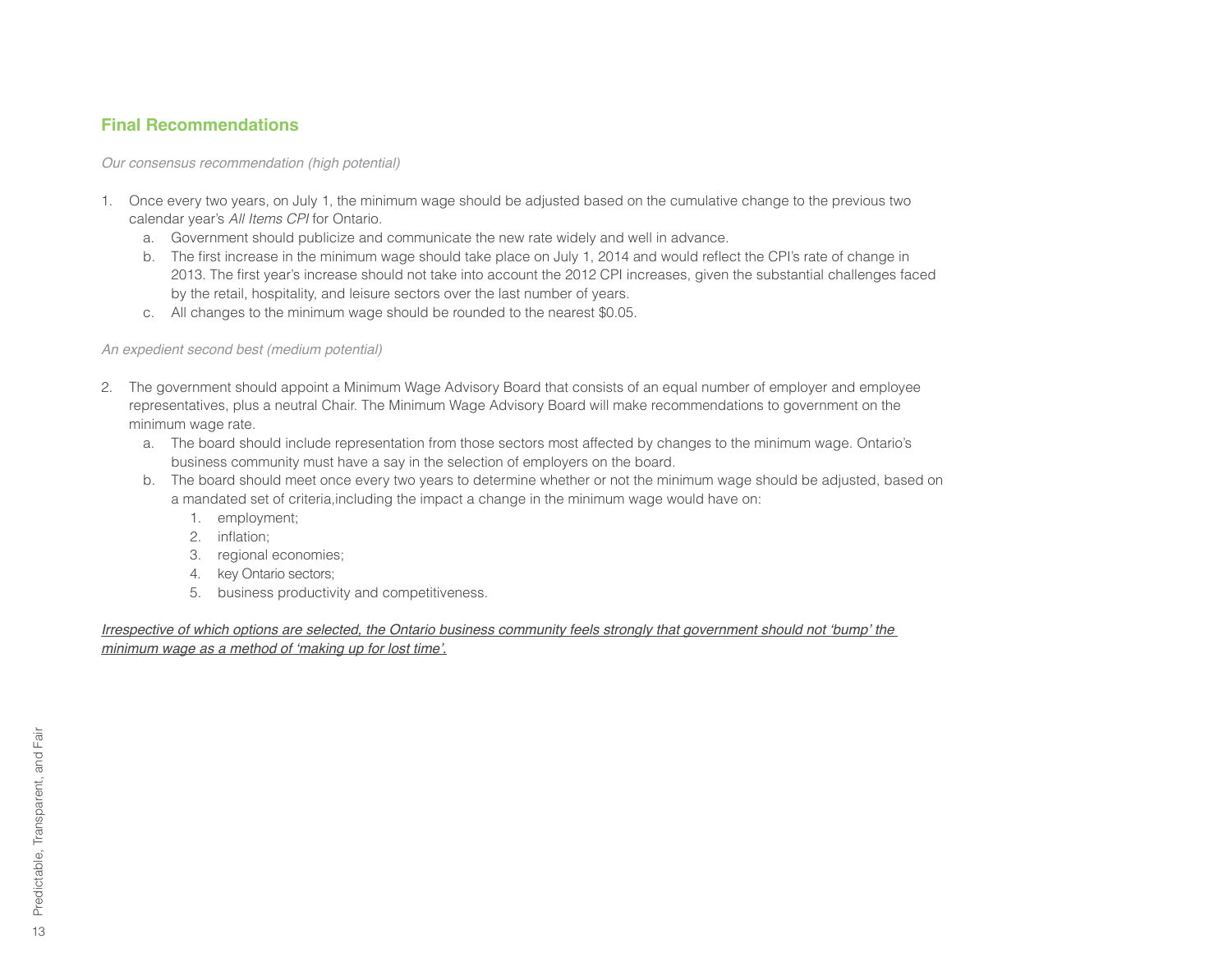#### **APPENDIX**

#### **Canadian Minimum Wage Rates, by Province**

| Rank           | Province/Territory                                                                                     | Minimum Wage<br>(as of September 1, 2013) |
|----------------|--------------------------------------------------------------------------------------------------------|-------------------------------------------|
| $\overline{1}$ | Nunavut                                                                                                | \$11.00                                   |
| $\overline{2}$ | Yukon                                                                                                  | \$10.54                                   |
| 3              | Nova Scotia                                                                                            | \$10.30                                   |
| $\overline{4}$ | Ontario /British Columbia/Manitoba                                                                     | \$10.25                                   |
|                | Average Minimum Wage                                                                                   | \$10.20                                   |
| $\overline{7}$ | Quebec                                                                                                 | \$10.15                                   |
| 8              | New Brunswick/ Newfoundland and Labrador/ Prince Edward Island/ Northwest Territories/<br>Saskatchewan | \$10.00                                   |
| 13             | Alberta                                                                                                | \$9.95                                    |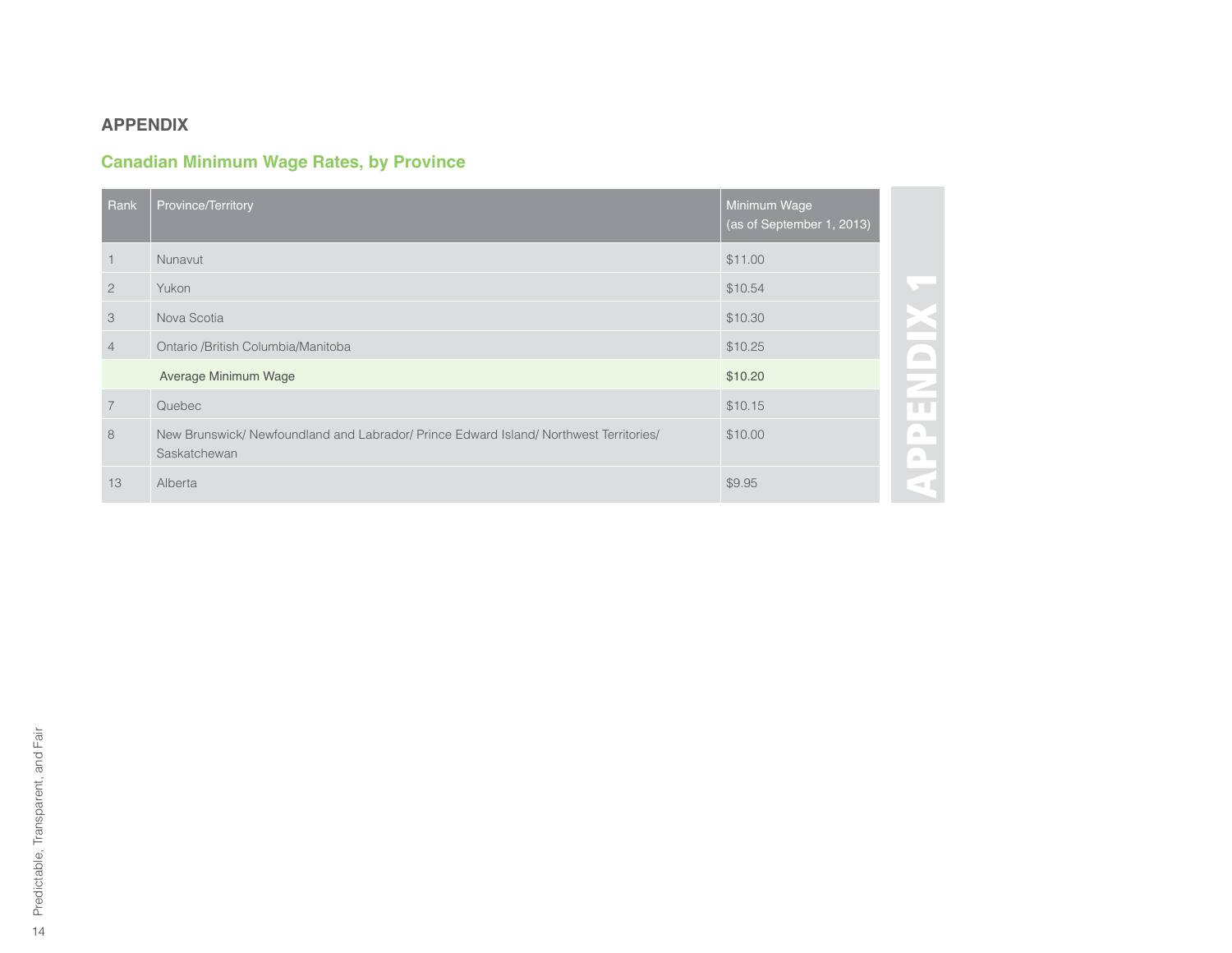| How the minimum wage is determined in Canada, by province |  |
|-----------------------------------------------------------|--|
|-----------------------------------------------------------|--|

| <b>Province/Territory</b>    | Current<br>Minimum Wage | Process                                                                                                                                                                                                                                                                                                                                        | Indexation/Adjustment Mechanism                                                                                                                                                | Date of Last/Next<br>Scheduled Increase                                                                                                                                                                                                           |
|------------------------------|-------------------------|------------------------------------------------------------------------------------------------------------------------------------------------------------------------------------------------------------------------------------------------------------------------------------------------------------------------------------------------|--------------------------------------------------------------------------------------------------------------------------------------------------------------------------------|---------------------------------------------------------------------------------------------------------------------------------------------------------------------------------------------------------------------------------------------------|
| Alberta                      | \$9.95                  | Section 138(1)(f) of the Employment Standards Regulation empowers<br>the Lieutenant Governor in Council to make regulations respecting<br>minimum wages.                                                                                                                                                                                       | Each September 1, the minimum<br>wage is adjusted based on a simple<br>average of changes to Alberta's<br>annual average weekly earnings and<br>changes to the CPI in Alberta. | Last increase September<br>1, 2013                                                                                                                                                                                                                |
| <b>British Columbia</b>      | \$10.25                 | Ad Hoc by government                                                                                                                                                                                                                                                                                                                           |                                                                                                                                                                                | Last increase May 1, 2012                                                                                                                                                                                                                         |
| Manitoba                     | \$10.24                 | The Minimum Wage Board consists of employer and employee<br>representatives. When requested by the government, the Board<br>recommends changes to the minimum wage rate in the province.                                                                                                                                                       |                                                                                                                                                                                | Last increase October 1.<br>2012                                                                                                                                                                                                                  |
| New Brunswick                | \$10.00                 | The Minimum Wage Board is responsible for providing advice and<br>recommendations to government on the minimum wage.                                                                                                                                                                                                                           |                                                                                                                                                                                | Last increase April 1, 2012                                                                                                                                                                                                                       |
| Newfoundland and<br>Labrador | \$10.00                 | Three member Advisory Committee (Chairperson, Employer<br>Representative and Employee Representative) which meets every<br>two years. The Advisory Committee solicits public and stakeholder<br>submissions on the minimum wage and reports back to Minister<br>Responsible for the Labour Relations Agency with observations and<br>findings. | PROPOSED: Adjusted annually<br>based on the previous years All<br>Items CPI for Newfoundland and<br>Labrador.                                                                  | Last increase July 1, 2010.<br>In December 2012 the<br>Minimum Wage Advisory<br>Council recommended<br>that the minimum wage<br>be increased in 2013<br>and indexed to the CPI in<br>2014. The government<br>is reviewing the<br>recommendations. |
| Northwest Territories        | \$10.00                 | Ad Hoc by government                                                                                                                                                                                                                                                                                                                           |                                                                                                                                                                                | Last increase April 1, 2011                                                                                                                                                                                                                       |
| Nova Scotia                  | \$10.30                 | On April 1 of each year, this rate is adjusted by the percentage<br>change in the projected annual Consumer Price Index for Canada in<br>the preceding calendar year, rounded to the nearest \$0.05.                                                                                                                                           | Adjusted annually based on the<br>projected annual Consumer Price<br>Index for Canada in the preceding<br>calendar year.                                                       | Last increase April 1, 2013                                                                                                                                                                                                                       |
| Nunavut                      | \$11                    | Mandatory Review by Minister                                                                                                                                                                                                                                                                                                                   |                                                                                                                                                                                | Last increase<br>January 1, 2011                                                                                                                                                                                                                  |
| Ontario                      | \$10.25                 | Ad Hoc by government                                                                                                                                                                                                                                                                                                                           |                                                                                                                                                                                | Last increase<br>March 31, 2010                                                                                                                                                                                                                   |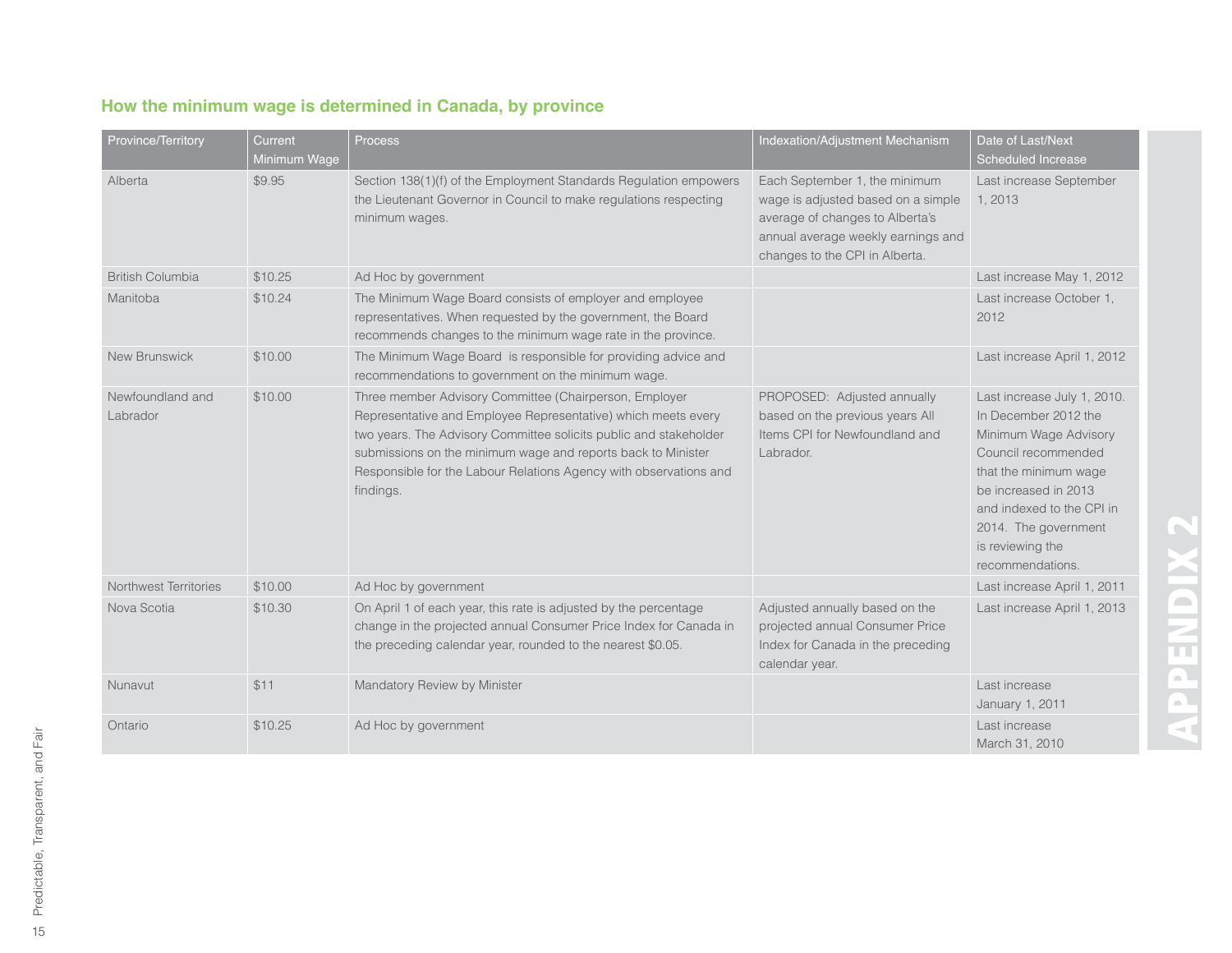| Province/Territory   | Current<br>Minimum Wage | <b>Process</b>                                                                                                                                                                                                                                                                                                                                                                                                                                                                                                      | Indexation/Adjustment Mechanism                                                                                                                                | Date of Last/Next<br>Scheduled Increase |
|----------------------|-------------------------|---------------------------------------------------------------------------------------------------------------------------------------------------------------------------------------------------------------------------------------------------------------------------------------------------------------------------------------------------------------------------------------------------------------------------------------------------------------------------------------------------------------------|----------------------------------------------------------------------------------------------------------------------------------------------------------------|-----------------------------------------|
| Prince Edward Island | \$10.00                 | The Employment Standards Board (Neutral Chair and Vice Chair,<br>3 Employee Representatives, 3 Employer Representatives) meets<br>at least once a year to review the Minimum Wage Order and make<br>recommendations to the Lieutenant Governor in Council with regard to<br>changes on an annual basis. They have the authority to specify when<br>and under what conditions deductions may be made from the wages<br>of an employee and what notification the employee should be given<br>prior to such deduction. |                                                                                                                                                                | Last increase April 1, 2012             |
| Quebec               | \$10.15                 | Ad hoc based on a formal review (Not statutory)                                                                                                                                                                                                                                                                                                                                                                                                                                                                     |                                                                                                                                                                | Last increase May 1, 2013               |
| Saskatchewan         | \$10.00                 | The Saskatchewan Minimum Wage Board is mandated under<br>sections 15 and 15.1 of the Labour Standards Act to review and make<br>recommendations to the Minister of Labour Relations and Workplace<br>Safety on the minimum wage at least once every two years. The Board<br>requests and receives submissions from stakeholders.                                                                                                                                                                                    | PROPOSED: Adjusted according<br>to the annual increase in<br>Saskatchewan's CPI. As of<br>2012, the Government is actively<br>considering this recommendation. | Last increase<br>December 1, 2012       |
| Yukon                | \$10.54                 | On April 1 of each year, this rate increases by an amount<br>corresponding to the annual increase for the preceding year in the<br>Consumer Price Index for the city of Whitehorse.                                                                                                                                                                                                                                                                                                                                 | Adjusted annually based on the<br>previous year's CPI for Whitehorse.                                                                                          | Last increase April 1, 2013             |